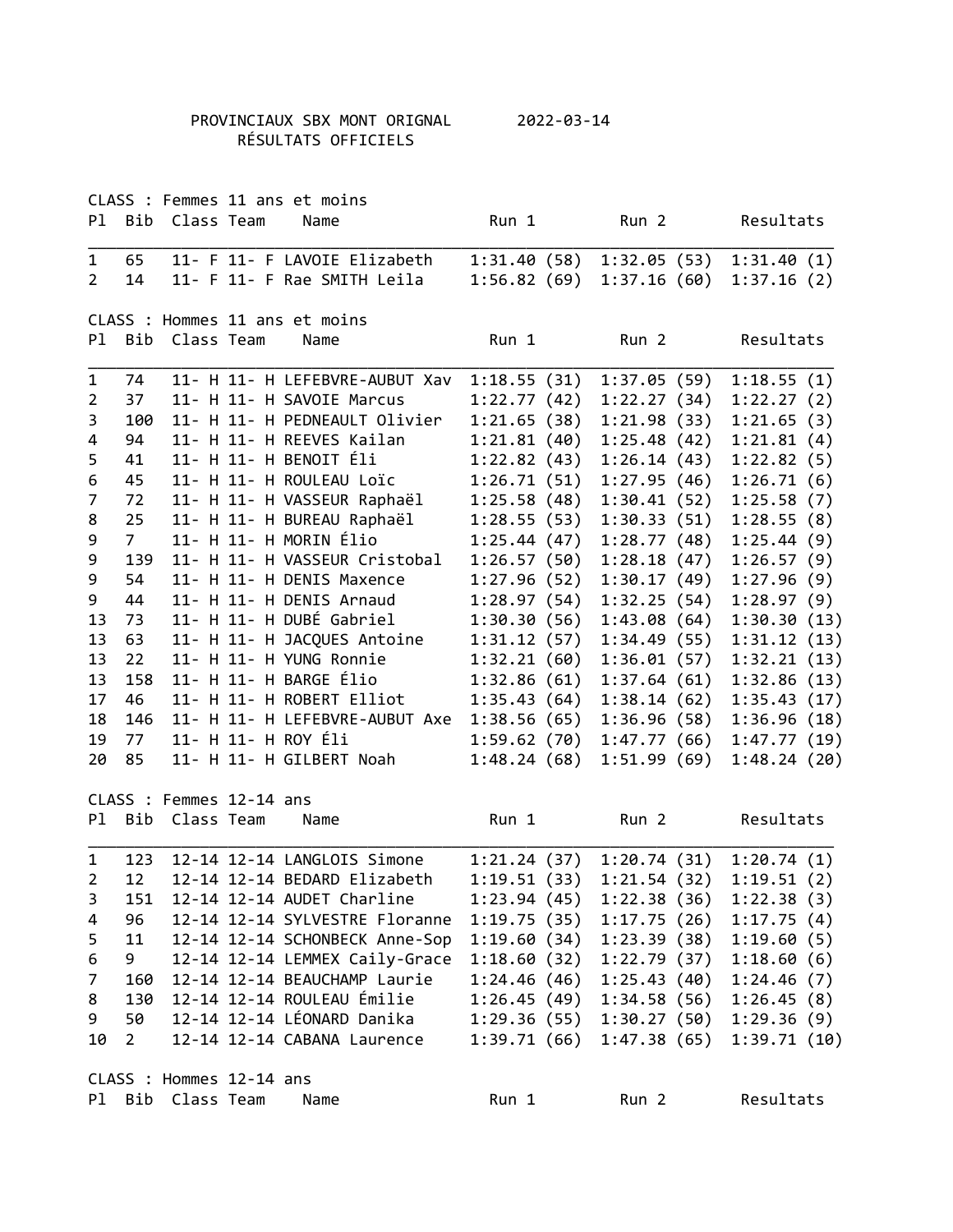| $\mathbf{1}$   | 24        | <b>Open</b>              | Open | TREMBLAY Frederick                                       | 1:06.55(5)   | 1:06.52(6)             | 1:06.52(1)  |  |
|----------------|-----------|--------------------------|------|----------------------------------------------------------|--------------|------------------------|-------------|--|
| Pl             |           | Bib Class Team           |      | Name                                                     | Run 1        | Run <sub>2</sub>       | Resultats   |  |
|                |           | CLASS : Hommes Open      |      |                                                          |              |                        |             |  |
| 12             | 1         |                          |      | 15-19 15-19 PAQUET Edward                                |              | 1:16.12(25)1:17.41(25) | 1:16.12(12) |  |
| 11             | 60        |                          |      | 15-19 15-19 LAVOIE Benjamin                              |              | 1:13.64(18)1:15.65(20) | 1:13.64(11) |  |
| 10             | 84        |                          |      | 15-19 15-19 DOUCET Philip                                |              | 1:12.08(16)1:13.77(15) | 1:12.08(10) |  |
| 9              | 21        |                          |      | 15-19 15-19 VASSEUR Colin                                | 1:09.71 (12) | 1:10.38(11)            | 1:09.71(9)  |  |
| 8              | 76        |                          |      | 15-19 15-19 ETHIER Laurent                               | 1:06.94(7)   | 1:06.87(7)             | 1:06.87(8)  |  |
| 7              | 17        |                          |      | 15-19 15-19 LEBEL Jacob                                  | 1:07.12(8)   | 1:09.48(8)             | 1:07.12(7)  |  |
| 6              | 166       |                          |      | 15-19 15-19 Laurent LE PAGE                              | 1:08.52(10)  | 1:09.53(9)             | 1:08.52(6)  |  |
| 5              | 99        |                          |      | 15-19 15-19 GAGNE Olivier                                | 1:06.60(6)   | 1:06.44(5)             | 1:06.44(5)  |  |
| 4              | 35        |                          |      | 15-19 15-19 REDL Liam                                    | 1:05.42(4)   | 1:05.16(4)             | 1:05.16(4)  |  |
| $\overline{3}$ | 149       |                          |      | 15-19 15-19 POULIN Mard-Antoin                           | 1:03.40(3)   | 1:03.61(3)             | 1:03.40(3)  |  |
| $\overline{2}$ | 83        |                          |      | 15-19 15-19 SAVARD-FERGUSON Ja                           | 1:02.34(1)   | 1:02.64(1)             | 1:02.34(2)  |  |
| 1              | 81        |                          |      | 15-19 15-19 SCOTT William                                | 1:02.88(2)   | 1:03.22(2)             | 1:02.88(1)  |  |
| P1             |           | Bib Class Team           |      | Name                                                     | Run 1        | Run <sub>2</sub>       | Resultats   |  |
|                |           | CLASS : Hommes 15-19 ans |      |                                                          |              |                        |             |  |
| 4              | 8         |                          |      | 15-19 15-19 BERNATCHEZ Camille                           | 1:32.14(59)  | 1:26.63(44)            | 1:26.63(4)  |  |
| 3              | 108       |                          |      | 15-19 15-19 SAVARD-FERGUSON Ro                           | 1:13.97(20)  | 1:14.30(16)            | 1:13.97(3)  |  |
| 2              | 43        |                          |      | 15-19 15-19 TREMBLAY Billie                              | 1:10.85(14)  | 1:11.40(14)            | 1:10.85(2)  |  |
| 1              | 56        |                          |      | 15-19 15-19 GALLANT Arianne                              | 1:07.90(9)   | 1:10.78(12)            | 1:07.90(1)  |  |
| P1             | Bib       | Class Team               |      | Name                                                     | Run 1        | Run <sub>2</sub>       | Resultats   |  |
|                |           | CLASS : Femmes 15-19 ans |      |                                                          |              |                        |             |  |
|                | 88        |                          |      | 12-14 12-14 BEAUCHAMP Hugo                               | 1:35.34(63)  | 1:39.56(63)            | 1:35.34(19) |  |
| 18<br>19       | $4 \quad$ |                          |      | 12-14 12-14 POULIOT Victor                               | 1:23.10(44)  | 1:27.27(45)            | 1:23.10(18) |  |
| 17             | 70        |                          |      | 12-14 12-14 GEMME Olivier                                | 1:21.70(39)  | 1:25.46(41)            | 1:21.70(17) |  |
| 13             | 26        |                          |      |                                                          | 1:19.78(36)  | 1:22.30(35)            | 1:19.78(13) |  |
| 13             | 128       |                          |      | 12-14 12-14 BEAUDOIN Antoine<br>12-14 12-14 WATIER Romeo | 1:17.43(30)  | 1:48.32(67)            | 1:17.43(13) |  |
| 13             | 18        |                          |      | 12-14 12-14 OUELLET Félix                                | 1:17.19(29)  | 1:19.78(30)            | 1:17.19(13) |  |
| 13             | 87        |                          |      | 12-14 12-14 NG-A-FOOK Jonah                              | 1:16.24(26)  | 1:16.90(24)            | 1:16.24(13) |  |
| 9              | 113       |                          |      | 12-14 12-14 Gadri TOUNKARA Noa                           | 1:22.38(41)  | 1:19.55(29)            | 1:19.55(9)  |  |
| 9              | 20        |                          |      | 12-14 12-14 BÉBIN Anthony                                | 1:15.48(24)  | 1:15.57(19)            | 1:15.48(9)  |  |
| 9              | 167       |                          |      | 12-14 12-14 Henri LE PAGE                                | 1:13.83(19)  | 1:16.64(23)            | 1:13.83(9)  |  |
| 9              | 59        |                          |      | 12-14 12-14 GABIE Oscar                                  | 1:11.59(15)  | 1:14.77(18)            | 1:11.59(9)  |  |
| 8              | 95        |                          |      | 12-14 12-14 MCGOWAN Jackson                              | 1:16.95(28)  | 1:17.82(27)            | 1:16.95(8)  |  |
| 7              | 147       |                          |      | 12-14 12-14 MAURICE Xavier                               | 1:15.19(23)  | 1:24.33(39)            | 1:15.19(7)  |  |
| 6              | 29        |                          |      | 12-14 12-14 GAGNON Tristan                               | 1:16.24(26)  | 1:18.31(28)            | 1:16.24(6)  |  |
| 5              | 138       |                          |      | 12-14 12-14 SCHOMMER Hans                                | 1:14.61(22)  | 1:14.73(17)            | 1:14.61(5)  |  |
| 4              | 86        |                          |      | 12-14 12-14 LEFEBVRE-AUBUT Fél                           | 1:14.07(21)  | 1:16.16(21)            | 1:14.07(4)  |  |
| 3              | 93        |                          |      | 12-14 12-14 LEFEBVRE Edmond                              | 1:12.30(17)  | 1:16.26(22)            | 1:12.30(3)  |  |
| $\overline{2}$ | 10        |                          |      | 12-14 12-14 DUMAS-GAUVIN Antho                           | 1:09.82(13)  | 1:11.28(13)            | 1:09.82(2)  |  |
|                |           |                          |      |                                                          | 1:09.29(11)  |                        | 1:09.29(1)  |  |